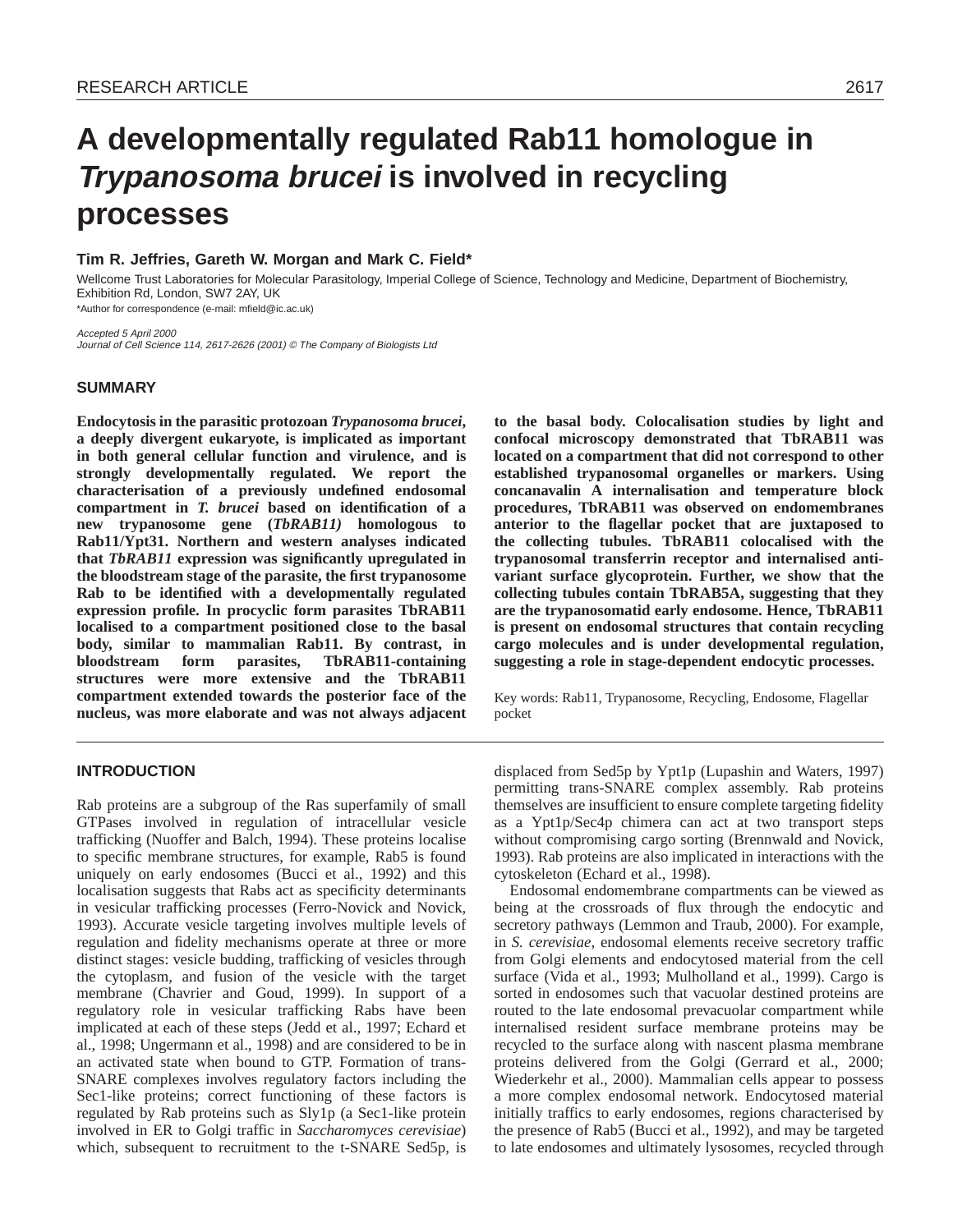Rab4-positive peripheral endosomal elements (Bottger et al., 1997) or recycled through deeper, centriole-proximal Rab11 containing recycling endosomes (Ullrich et al., 1996).

*Trypanosoma brucei* is a parasitic protozoan with a digenetic life cycle. The procyclic form (PCF) resides within the tsetse fly whereas the bloodstream form (BSF) infects mammals and is exposed to immunological recognition. BSF parasites have a surface coat comprised predominately of the GPI-anchored variant surface glycoprotein (VSG; Ferguson, 1997). Through antigenic variation, antigenically distinct VSG isoforms are expressed throughout an infection (Pays et al., 1994), ensuring that the host is unable to accumulate levels of anti-VSG antibody sufficient to clear the infection. Large quantities of VSG are constitutively internalised at a specialised region of the plasma membrane known as the flagellar pocket (Duszenko and Seyfang, 1993), the sole site of endocytic membrane transport. The vast majority of internalised VSG is recycled to the plasma membrane (Seyfang et al., 1990). IgM and IgG anti-VSG antibodies may be generated faster than the VSG switch, but addition of anti-VSG antibody in vitro results in internalisation and recycling of the anti-VSG/VSG complexes; during this process the antibody is proteolytically degraded, but the VSG is returned intact to the plasma membrane. Hence, trafficking of VSG through the trypanosome endosomal system is likely to be important in immune evasion (O'Beirne et al., 1998).

The ultrastructure of the endocytic network of *T. brucei* has been described (Webster, 1989; Brickman et al., 1995). Following internalisation via coated pits at the flagellar pocket, endocytic cargo is delivered to tubular structures termed collecting tubules, where sorting occurs. Material destined for degradation (e.g. transferrin) is targeted to lysosomes whereas recycling cargo (e.g. VSG) is returned to the flagellar pocket. Whether these collecting tubules represent a homogenous membrane population has not been determined. To gain insight into collecting tubule organisation, VSG turnover and other endocytic mechanisms we are characterising the trypanosome endocytic system at the molecular level. Several constitutively expressed endosomal Rabs have been characterised, including TbRAB5A and TbRAB5B, implicated as early endosomal, and TbRAB4, potentially involved in a recycling pathway (Field et al., 1998). More recently we reported on TbRAB31, localised to the trans *Golgi* complex, and which may also have a role in recycling processes (Field et al., 2000). Here we describe a developmentally regulated Rab (TbRAB11), which is implicated in the recycling of two GPI-anchored proteins: VSG and the trypanosomal transferrin receptor.

# **MATERIALS AND METHODS**

Chemicals, buffer components and media were from Sigma and of the highest grade available, unless otherwise indicated. Culture adapted BSF and PCF *T. brucei brucei* parasites, strain 427, were grown as previously described (Field et al., 1998). Standard molecular biology methods were carried out as described (Ausubel et al., 1994), unless indicated. Nitrocellulose and nylon membranes for western and northern blotting were from Amersham. Plasmids were grown in *Escherichia coli* XL1-Blue (Stratagene), unless otherwise described, following electroporation with a BTX600 ECM electroporator. PCR was performed using a 480 Thermal Cycler (Perkin Elmer) with *Pfu* polymerase (Stratagene) and gel embedded DNA purified using GeneClean (BIO101). Mini-preps were conducted using Spin kits from Qiagen.

#### **Northern analysis**

Total RNA was isolated from 10<sup>8</sup> PCF and BSF parasites (Ausubel et al., 1994). RNA was resolved through a denaturing formaldehyde gel (Parry and Alphey, 1994), blotted onto nylon membranes (Sambrook et al., 1989) and crosslinked using a UV Stratalinker (Stratagene) and hybridised overnight with a probe generated by the random priming method (Parry and Alphey, 1994) using the full *TbRAB11* open reading frame (ORF) as a template. Membranes were washed three times for 20 minutes in 0.2× SSC/0.1% SDS before exposure against X-Ray film (Kodak).

#### **Cloning and expression of TbRAB11**

5′ and 3′ regions of a *Rab11* homologue (*TbRAB11*) were identified on sheared DNA clones in the TIGR *T. brucei* database (www.tigr.org/tdb/mdb/tbdb/index.html). Primers to the ends of the *Rab11* homologue were used to amplify a product of approximately 650 bp that was cloned into pCR-Script (Stratagene). Sequencing of the product followed by BLAST analysis confirmed this gene as being highly homologous to *Rab11*. The nucleotide sequence has been deposited at GenBank, accession number AF152531. The *TbRAB11* ORF was cloned into the expression vector pGEX-2TK (Pharmacia) using the 5′ primer Tb11XF, which contained a *Bam*HI site (GACGTGGGATCCATGGAAGACCTGAACCTT) and the 3′ primer Tb11XB which contained an *Eco*RI site (TCTGTCATGAATTCGT-TAACAGCACCCGCCACT). The amplified product was cloned into the expression vector. All constructs were verified by DNA sequencing with a 377 DNA sequencer (Perkin Elmer) using Dye Terminator chemistry.

#### **Recombinant protein expression and production of antibodies**

TbRAB11 was expressed as a GST-fusion protein from pGEX-2TK in *E. coli* BL21 (Stratagene). Protein was purified on glutathionesepharose 4B (Pharmacia) and cleaved to release TbRAB11 by incubation at room temperature with thrombin (New England Biolabs) for 30 minutes. Cleaved protein was quantitated and verified by SDS-PAGE followed by Coomassie staining. The released Rab protein was used to raise polyclonal antibodies in mice and rabbits using the MPL+TDM+CWS adjuvant system. 100 µg protein was administered to the rabbit and 20 µg protein to each mouse every injection. This regime was repeated six times in each case. Affinity purified antibodies were isolated using recombinant protein coupled to CNBractiviated-sepharose 4B (Pharmacia). Recombinant protein was bound to the beads according to the manufacturers instructions and remaining reactive groups blocked with 1 M ethanolamine, pH 8.0 for 2 hours at room temperature. The resin was resuspended in 5 bed volumes of 10 mM Tris (pH 7.5) and transferred to a Poly-Prep column (BioRad). The resin was successively washed with 10 bedvolumes 10 mM Tris (pH 7.5), 10 bed-volumes 100 mM triethylamine (pH 11.5) and finally with 10 mM Tris (pH 7.5). Subsequent to loading, the column was washed with 20 bed-volumes 10 mM Tris (pH 7.5) and 20 bed-volumes 500 mM NaCl, 10 mM Tris (pH 7.5). Acid-sensitive antibodies were eluted with 10 bed-volumes of 100 mM glycine (pH 2.5). 1 ml fractions were collected directly onto 100 µl 1 M Tris (pH 8.0).

### **GTP hydrolysis assay**

GTPase activity was determined as described (Foster et al., 1996) with modifications (Field et al., 2000). GST-fusion protein was purified as above, omitting the thrombin cleavage and verified by SDS-PAGE. Approximately 20 µg of protein was loaded with  $\left[\alpha^{-32}P\right]GTP$  (10 µCi; 400 Ci/mmol; Amersham) in 50 mM Tris-HCl (pH 7.5), 50 mM NaCl, 5 mM EDTA, 0.1 mM ethylene glycol-bis(β-aminoethyl)*n,n,n,n*tetraacetic acid (EGTA), 0.1 mM dithiothreitol (DTT), 10 mM ATP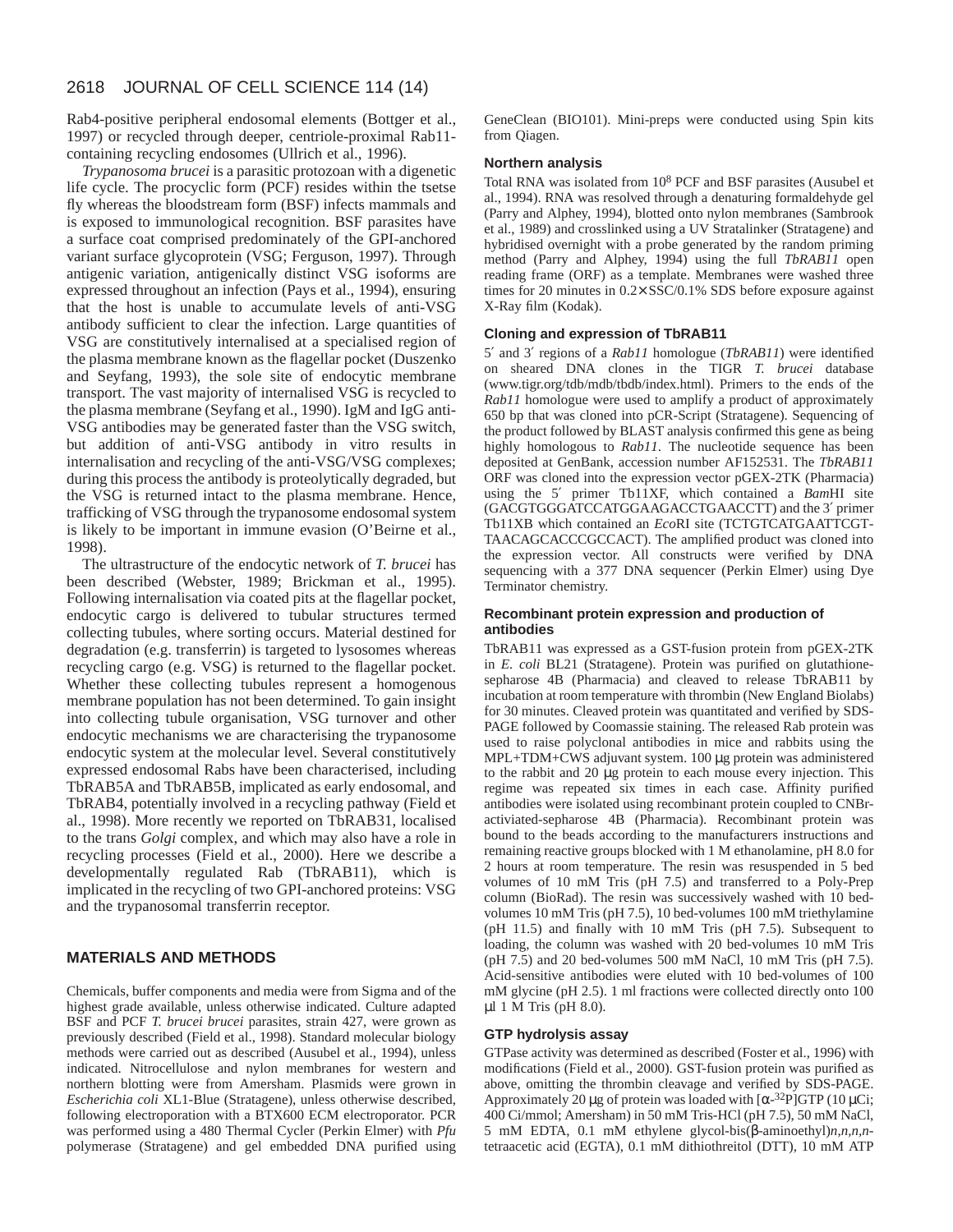at 37°C for 10 minutes in a total volume of 100 µl. Beads were washed three times at  $4^{\circ}$ C in buffer (50 mM Tris-HCl pH 7.5, 20 mM MgCl<sub>2</sub>, 1 mM DTT and 1 mg/ml bovine serum albumin (BSA)). Samples were resuspended in wash buffer prewarmed to 37°C. Samples were taken and added to an equal volume of ice cold quench buffer (5 mM EDTA, 50 mM GTP, 50 mM GDP) and bound nucleotide eluted by incubation at 65°C for 5 minutes in elution buffer (1% SDS, 20 mM EDTA). Elutes were spotted onto polyethyleneimine-cellulose plates (Merck) and resolved by thin layer chromatography (TLC) in 0.75 M KH2PO4 (pH 3.4) and visualised on a phosphorimager screen (Molecular Dynamics). Following conversion of the data to TIFF, GDP/GTP ratios were calculated using NIH Image v.1.59.

#### **Immunochemistry**

Trypanosome cell pellets  $(10^7 \text{ cells})$  were resuspended in 100 µl boiling sample buffer and resolved by SDS-PAGE. Proteins were electrophoretically transferred to nitrocellulose membranes by semidry electrophoresis under standard conditions for 40 minutes. Equivalence of loading was verified by Ponceau-S (Sigma) staining. Nonspecific binding sites were blocked in BLOTTO (0.2% Tween-20, 5% freeze dried milk, phosphate buffered saline pH7.6 (PBS)). Antibodies were also diluted in BLOTTO. Rabbit or mouse anti-TbRAB11 were used at 1:1000 and 1:100, respectively, and detected with mouse anti-rabbit horseradish peroxidase conjugate (Sigma) or goat anti-mouse horseradish peroxidase conjugate (Sigma). Bound conjugate was detected with ECL reagent.

#### **Immunofluorescence**

Indirect immunofluorescence microscopy was performed as previously described (Field et al., 1998). Antibodies were used at the following dilutions: rabbit anti-TbRAB11 1:500; mouse anti-

TbRAB11 1:50; rabbit anti-TbRAB5A 1:200; rabbit anti-TbCLH 1:1000; mouse monoclonal anti-p67 1:1000 (gift of J. Bangs, Madison); mouse monoclonal BB4 1:1 (gift of K. Gull, Manchester), rabbit anti-trypanosome transferrin receptor 1:1000 (gift of P. Borst, Amsterdam). Secondary antibodies, anti-rabbit Cy3 (Sigma) and anti-mouse FITC (Sigma), were used according to the manufacturers instructions. The trypanosomal Golgi complex was stained using BODIPY-TR ceramide (Molecular probes) as previously described (Denny et al., 2000; Field et al., 2000). Cells were observed either on a Nikon Microphot-FX epifluorescent microscope attached to a Photometrics CH350-CCD camera or with a Laser Scanning Microscope 510 (Zeiss). Images were false-coloured and assembled using Adobe PhotoShop.

#### **FITC-concanavalin A uptake**

Concanavalin A (ConA) uptake was monitored as described, with modifications (Brickman et al., 1995). Uptake was followed by incubating 10<sup>7</sup> BSF parasites in 1 ml of media containing 100 µg FITC-ConA (Vector Labs). For pulse-chase experiments, parasites were harvested at mid-log phase, washed once and resuspended at a density of 10<sup>8</sup> parasites/ml in serum free media pre-equilibrated at 4°C. 100 µg of ConA was added per 107 cells and parasites incubated for 10 minutes. Subsequently, parasites were washed in serum-free media, resuspended in media pre-equilibrated at the desired temperature and incubated for 30 minutes. Biotinylated-ConA (Vector Labs) was used for lysosomal visualisation and FITC-ConA for all other assays.

#### **Anti-VSG uptake**

All manipulations were conducted using HMI9/1% BSA/protease inhibitors (Mini Complete, Sigma). BSF parasites expressing VSG 221 were cultured in media for 1 hour at 107parasites/ml. Rabbit anti-VSG 221 (gift of A. Pal) was added at 10 µg/ml and cells incubated at 37°C for 1 hour. After

# A Rab11 homologue in Trypanosoma brucei 2619

incubation, cells were washed twice in PBS, fixed for microscopy and co-stained using mouse anti-TbRAB11 antibodies. Rabbit and mouse antibodies were visualised as described above.

## **Bioinformatics**

BLAST searches were conducted at NCBI (www.ncbi.nlm.nih.gov/blast) and the *T. brucei* database at TIGR (www.tigr.org/tdb/mdb/tbdb/index.html). Sequence alignments were performed using ClustalX and presented as SeqVu 1.1 documents. Phylogenetic reconstruction was done using PAUP release 4.0.

# **RESULTS**

#### **Identification of a Rab11 homologue in T. brucei**

We have previously described three trypanosomal Rabs, 4, 5A and 5B, which are involved in endosomal endomembrane dynamics. To further extend understanding of the *T. brucei* endosomal system we searched the database for additional endosomal Rab sequences. tBLASTn analysis of the TIGR *T. brucei* database identified two shotgun sequences (TIGR clones: 8B12, 4O3) that encoded 5′ and 3′ regions of a gene with homology to mammalian Rab11. PCR allowed amplification of a full-length ORF 648 bp in length that codes for a protein with a predicted molecular mass of 23.5 kDa. Southern analysis indicates this gene is present as a single copy (data not shown). The translated ORF is 85% similar and has 81% identity with a recently identified Rab gene in *T. cruzi*,



**Fig. 1.** TbRAB11 is a Rab11 / Ypt31 homolog. ClustalX alignment of the predicted translation of the ORF of TbRAB11 with its closest kinetoplastid, mammalian, yeast and plant orthologues identified by BLASTp analysis at GenBank. *Tc, T. cruzi; At, A. thaliana; Mm, M. musculus; Ypt, S. cerevisiae*. Boxes indicate identity and shading similarity.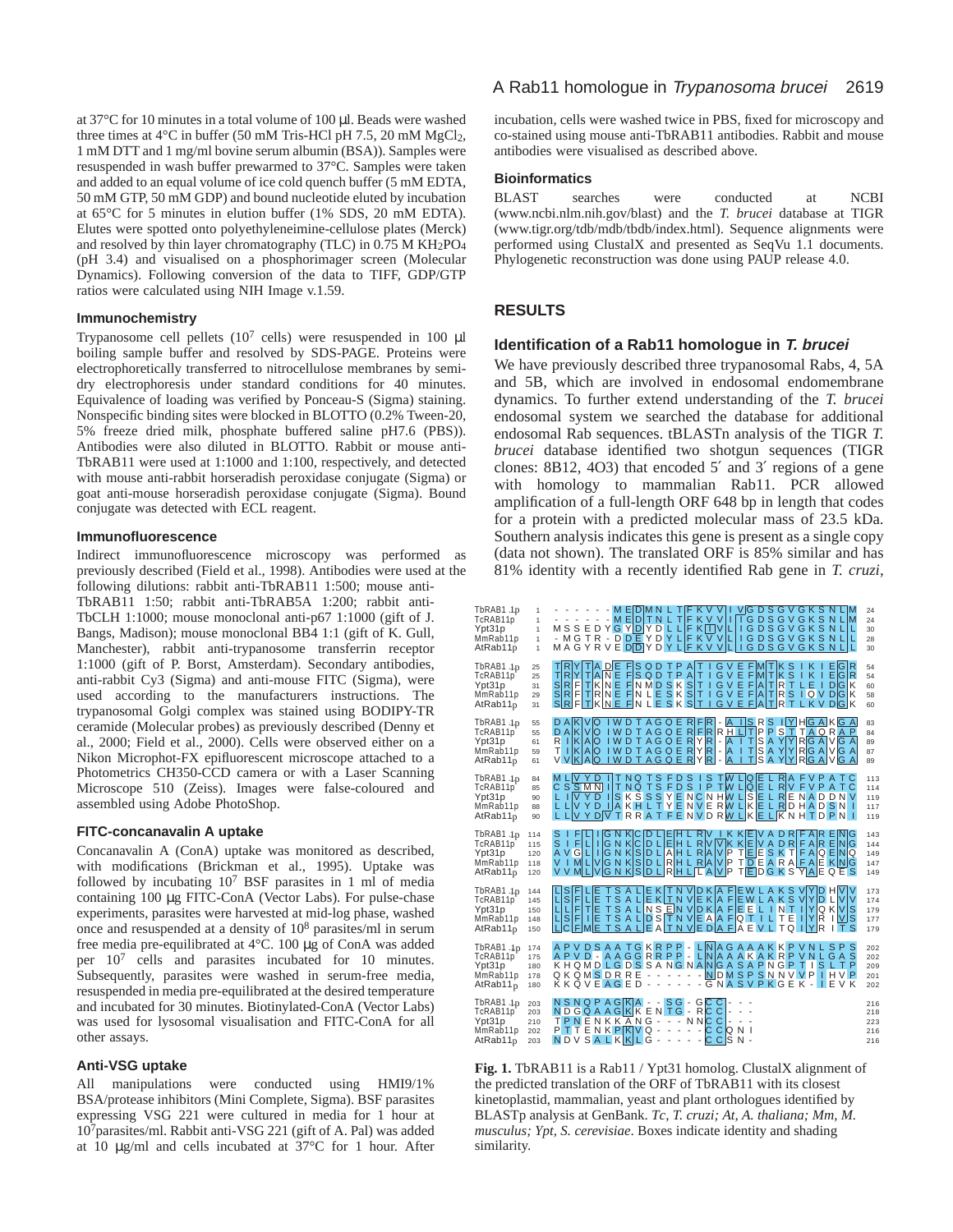*TcRAB11*. The TcRAB11 protein has been suggested to localise to lysosomal regions (Mauricio de Mendonca et al., 2000). The closest *S. cerevisiae* homologue to *TbRAB11*, *YPT31*, a gene whose product is implicated in traffic exiting the trans-Golgi network (TGN) (Jedd et al., 1997), exhibits 48% identity and 68% similarity. The nearest mammalian homologue, *Mus musculus Rab11* (*MmRab11*), shares 50% identity and 73% similarity. MmRab11 is involved in trafficking from the TGN in addition to regulating traffic flux through pericentriolar recycling endosomes (Chen et al., 1998; Ullrich et al., 1996). TbRAB31 is a Golgi-localised Rab that is also closely homologous to mammalian Rab11 (Field et al., 2000). *TbRAB31* shares 32% identity and 53% homology with *TbRAB11* but is distinct by phylogenetic analysis, forming an outgroup with *TbRAB2,* whereas *TbRAB11* groups with *TbRAB4* (data not shown). Finally, the closest plant homologue is *Arabidopsis thaliana Rab11* (*AtRab11*). This gene product possesses 54% identity and 74% similarity. A full alignment of protein sequences (except for TbRAB31) is shown in Fig. 1. As anticipated for a fully functional Rab the four nucleotide binding regions are conserved, as is the C-terminal prenylation motif.

### **TbRAB11 is developmentally regulated**

We have information of the expression profile of six GTPases in *T. brucei*, all of which are constitutively expressed (Field et al., 1995; Field and Field 1997; Field et al., 1998; Field et al., 1999). By contrast, northern blot analysis using full length *TbRAB11* as a probe revealed a moderately abundant transcript at approximately 3 kb in the BSF stage, which was barely detectable in the PCF stage (Fig. 2A), suggesting that *TbRAB11* expression is developmentally regulated at the mRNA level. As trypanosome gene expression is predominantly controlled at the post-transcriptional level, we extended analysis to the protein level. Rabbit polyclonal antibodies raised against recombinant TbRAB11 recognised a single band at approximately 24 kDa that was significantly more abundant in BSF lysates compared with PCF (Fig. 2B). Equivalent loading of PCF and BSF lysates was verified by Ponceau S staining of the blot (data not shown). Reactivity was completely abolished by preincubation of the antibody with recombinant TbRAB11 confirming specificity (data not shown).

Several GTPase-deficient Rab proteins have been identified in *T. brucei* (Field et al., 2000; T.R.J. and M.C.F., unpublished), hence we wished to determine directly if TbRAB11 was an authentic GTPase. We compared the GTPase activity of recombinant GST-TbRAB11 fusion protein expressed in *E. coli* to that of GST-TbRAB2, a well characterised trypanosome GTPase (Field et al., 1999). GST-TbRAB11 bound levels of GTP similar to GST-TbRAB2, whereas the GTP hydrolytic rate of GST-TbRAB11 was approximately twofold lower than GST-TbRAB2 (Fig. 2C,D) and are in agreement with the conserved nucleotide binding motifs in the TbRAB11 sequence.

# **Subcellular localisation of TbRAB11**

Developmentally regulated TbRAB11 expression suggests that the TbRAB11 pathway is more active in BSF, whereas all sequence data place TbRAB11 as being involved in endosomal processes, these are confined to the region between the nucleus and kinetoplast (Brickman et al., 1995; Field et al., 1998). By



**Fig. 2.** TbRAB11 is a developmentally regulated GTPase. (A) Northern blot analysis demonstrating that BSF parasites express *TbRAB11* mRNA at a higher level than PCF. Total RNA was isolated from 107 cells and resolved on a formaldehyde gel. After transfer to a nylon membrane the blot was probed with the full length *TbRAB11* ORF. Positions of RNA standards in kb are shown to the left and ethidium bromide stain of the rRNA bands shown as a control for loading equivalence at the base of the figure. (B) Western blot analysis with affinity purified anti-TbRAB11 generated in rabbits using full length recombinant protein as antigen. Fresh parasite cultures were resuspended in protein sample buffer, 10<sup>7</sup> parasite equivalents loaded in each lane and resolved on a 12% SDSpolyacrylamide gel. After electrophoretic transfer to nitrocellulose, equivalence of loading was checked by Ponceau S staining. Molecular weight standards are indicated to the left in kDa. (C) GTPase assay using recombinant GST-TbRAB2 (lanes 1,3) and GST-TbRAB11 (lanes 2,4). Recombinant protein loaded with [α-  $32P$ ]GTP was incubated at 37°C for 0 minutes (lanes 1,2) or for 60 minutes (lanes 3,4). After incubation  $\lceil \alpha^{-32}P \rceil$ GDP was separated from  $[\alpha^{-32}P]GTP$  by thin layer chromatography. (D) Graphical representation of GTPase activity of recombinant GST-TbRAB2  $(\Box)$ and GST-TbRAB11 ( $\diamond$ ). Recombinant protein loaded with [ $\alpha$ -32P]GTP was incubated at 37°C for 0, 5, 10, 20, 40 or 60 minutes. After incubation  $\left[\alpha^{-32}P\right]GDP$  was separated from  $\left[\alpha^{-32}P\right]GTP$  by thin layer chromatography and the percent hydrolysis at each time point determined using phosphorimager analysis.

immunofluorescent microscopy, TbRAB11 localised to one or two distinct spots closely adjacent to the kinetoplast in PCFs, with extremely well conserved morphology in all cells analysed (Fig. 3A,B,C; Fig. 4). By contrast, in BSF parasites, the TbRAB11 staining was significantly more extensive (Fig. 3D,E,F), and although some of the staining retained a position adjacent to the kinetoplast in BSFs the stain was far more variable between cells, suggesting a more dynamic TbRAB11 structure, and spread towards the posterior face of the nucleus.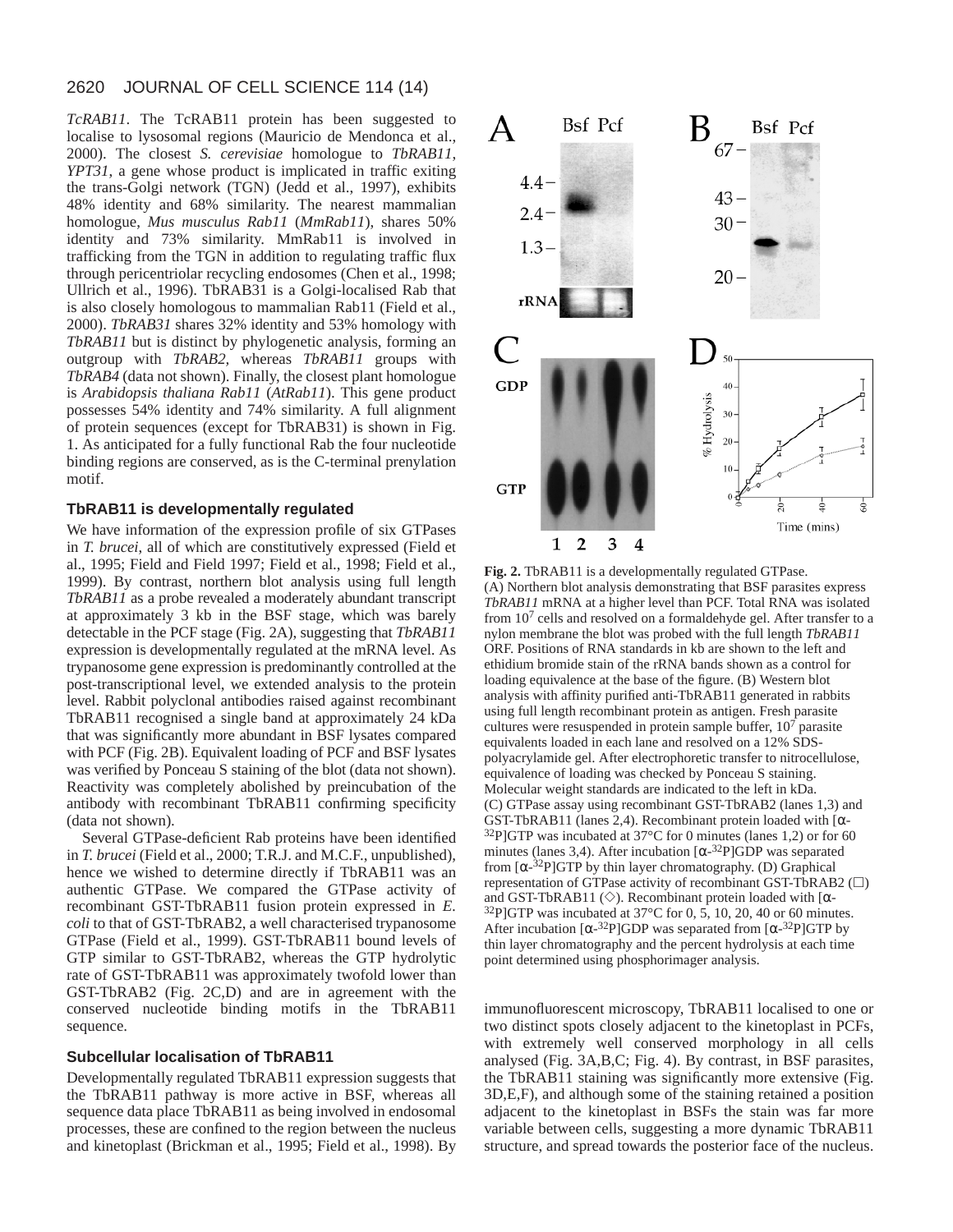

**Fig. 3.** TbRAB11 localisation in 427 BSF and PCF *T. brucei*. Immunofluorescence analysis of PCF (A-C) and BSF parasites (D-F). Parasites were stained with rabbit anti-TbRAB11 followed by an anti-rabbit Cy3 conjugate (red) and with DAPI for DNA (blue). Phase-contrast images merged with DNA stain are shown to the right of each fluorescence image.

TbRAB11 is positioned close to the basal body, a microtubule organising centre in trypanosomatids (Gull, 1999), as revealed by co-staining with basal body-specific monoclonal antibody BB4. The association was maintained throughout the cell cycle (Fig. 4) and at all stages of the mitotic process the TbRAB11 loci were closely adjacent to the basal body and kinetoplast (Fig. 4G-I). Coordinate regulation of endomembrane structures and the basal body/kinetoplast is a common feature in trypanosomes, and is clearly seen for early endosomes and the Golgi stack (Field et al., 1998; Field et al., 2000) and is potentially a mechanism for faithful organelle segregation. Significantly, juxtaposition of TbRAB11 with the basal body is reminiscent of the situation observed in mammalian cells for Rab11, which localises predominately to the pericentriolar recycling endosome in nonpolarised cells (Ullrich et al., 1996) and to the apical recycling endosome in polarised MDCK cells (Casanova et al., 1999), structures that are located close to the centriole.

# **TbRAB11 defines a new compartment of the trypanosome endosomal system**

The position of TbRAB11 between the kinetoplast and nucleus is consistent with an endosomal function. To determine whether TbRAB11 localised to a previously characterised structure we compared TbRAB11 to a variety of established trypanosomal organellar markers. First, we looked at lysosomes, using antibodies to p67, a membrane protein predominately localised to lysosomes (Kelley et al., 1999). TbRAB11 was close to, but distinct from, the bulk of p67-positive membranes,

**Fig. 4.** TbRAB11 migrates coordinately with the basal body during mitosis. PCF parasites were treated for microscopy and stained with mouse anti-basal body (BB4) followed by an anti-mouse FITC conjugate (green), rabbit anti-TbRAB11 followed by an anti-rabbit Cy3 conjugate (red) and with DAPI for DNA (blue). For each image the basal body stain is shown to the left, the central figure corresponds to TbRAB11 and the right image is the merge. (A-C) Cells prior to entering mitosis with one kinetoplast and one nucleus. (D-F) Cells with one nucleus and an elongate duplicating kinetoplast and basal body. (G-I) Cells in which the kinetoplast and basal body have both duplicated while there is still a single nucleus.

with a limited colocalisation to fainter p67 staining membranes (Fig. 5A-D). This latter location probably results from p67 being present throughout the trypanosomal secretory and endosomal network while being concentrated in the lysosomes (Kelley et al., 1999). A second test for lysosomal location was conducted using biotinylated ConA, which binds to flagellar pocket glycoproteins and is subsequently trafficked through the cell to lysosomes. ConA chased at 37°C for 30 minutes is entirely lysosomal (Brickman et al., 1995). Using this procedure, TbRAB11 and lysosomal membranes are clearly distinct, despite the two organelles being closely associated (Fig. 5E,H). To determine whether TbRAB11 associated with Golgi membranes, BSF cells were co-stained for TbRAB11 and BODIPY-TR ceramide (Field et al., 2000); TbRAB11 was distinct from the Golgi stack, with TbRAB11 more posterior, extending towards the kinetoplast (Fig. 5I-L).

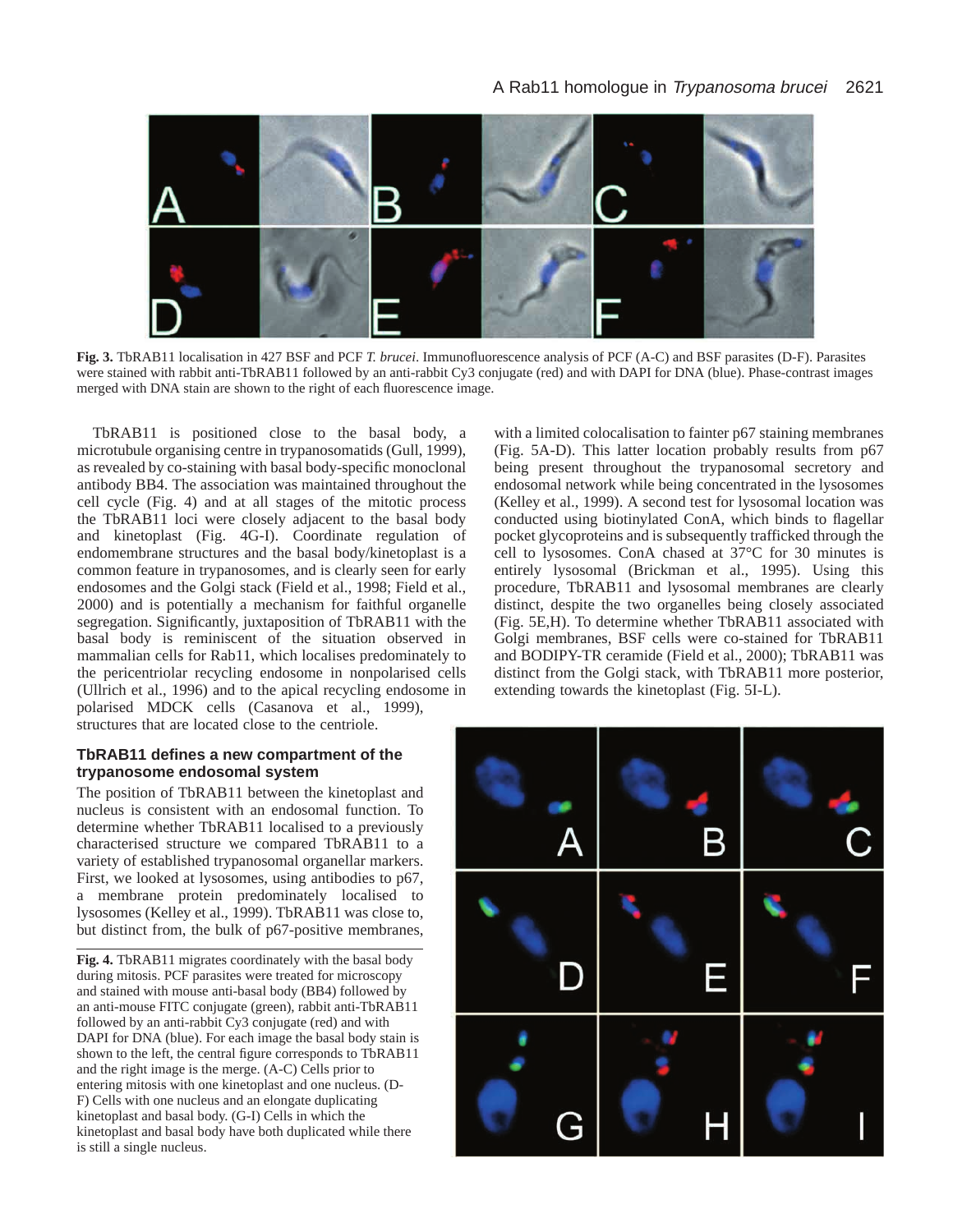**Fig. 5.** TbRAB11 is absent from lysosomal and Golgi elements. **(**A-D) BSF parasites were treated for fluorescent microscopy and stained with mouse anti-p67 followed by an anti-mouse FITC conjugate (green), rabbit anti-TbRAB11 followed by an anti-rabbit Cy3 conjugate (red) and DAPI for DNA (blue). (E-H) BSF parasites were exposed to biotinylated ConA at 4°C for 10 minutes prior to chase for 30 minutes at 37°C to permit lysosomal ConA accumulation. Cells were then treated for microscopy and stained with FITC-avidin (green), rabbit anti-TbRAB11 followed by an antirabbit Cy3 conjugate (red) and DAPI for DNA (blue). (I-L) BSF parasites were treated with BODIPY-TR ceramide (red) to stain the Golgi (Field et al., 2000). Cells were subsequently processed for microscopy and counterstained with rabbit anti-TbRAB11 followed by an antirabbit Oregon Green conjugate (green) and DAPI for DNA (blue).



We next compared TbRAB11 with early endosomes (TbRAB5A) and clathrin (TbCLH). Co-staining BSF parasites for TbRAB5A and TbRAB11 followed by confocal microscopy revealed two endomembrane organelles that were predominately distinct but tightly juxtaposed, with restricted overlap at the margins of each compartment (Fig. 6A-C). Interestingly, in mammalian cells, Rab11 and Rab5A compartments rarely juxtapose because Rab5A is found at the periphery and Rab11 is situated more deeply, closer to the centrosome (Sonnichsen et al., 2000). Hence in *T. brucei* the relationship of Rab11 and Rab5 is more intimate. Recently we cloned the *T. brucei* homologue of the clathrin heavy chain gene (*TbCLH*; Morgan et al., 2001). Trypanosome clathrin is located to regions abutting the flagellar pocket and to predicted endosomal regions extending between the nucleus and kinetoplast. The majority of the TbRAB11 structures also contained clathrin, which may reflect an involvement in early endocytic events occurring at the flagellar pocket (Fig. 6D-F) or clathrin being situated on endosomal membranes involved in trafficking events to lysosomal regions and/or recycling events.

To discriminate between early and late endosomal compartments, FITC-ConA was internalised by BSF parasites for 15 seconds or 2 minutes and parasites stained for TbRAB11 or TbCLH. After 15 seconds FITC-ConA localised to a punctate spot marking the flagellar pocket with clathrin in close contact (Fig. 7G-I). By contrast, the majority of TbRAB11 was more distal from the ConA staining. Following two minutes of ConA internalisation the ConA has migrated to a more anterior position with substantial colocalisation with clathrin in both the flagellar pocket and more anterior regions (Fig. 7J-L). These structures correspond, at least in part, to previously described collecting



**Fig. 6.** The TbRAB11 compartment is juxtaposed to, but distinct from, early endosomes and partially colocalises with clathrin-coated structures. (A-C), Confocal microscopy was used to examine the relationship of TbRAB11 with TbRAB5A. Cells were stained with mouse anti-TbRAB11 followed by an anti-mouse FITC conjugate (green) and with rabbit anti-TbRAB5A followed by an anti-rabbit Cy3 conjugate (red). (D-F) Confocal fluorescent microscopy was used to examine the relationship of TbRAB11 with trypanosomal clathrin heavy chain. Cells were stained with mouse anti-TbRAB11 followed by an anti-mouse FITC conjugate (green) and with rabbit anti-TbCLH followed by an anti-rabbit Cy3 conjugate (red). C and F represent the merge in each case. Bars*,* 0.5 µm. \* indicates the location of the nucleus; arrowheads indicate regions of colocalisation.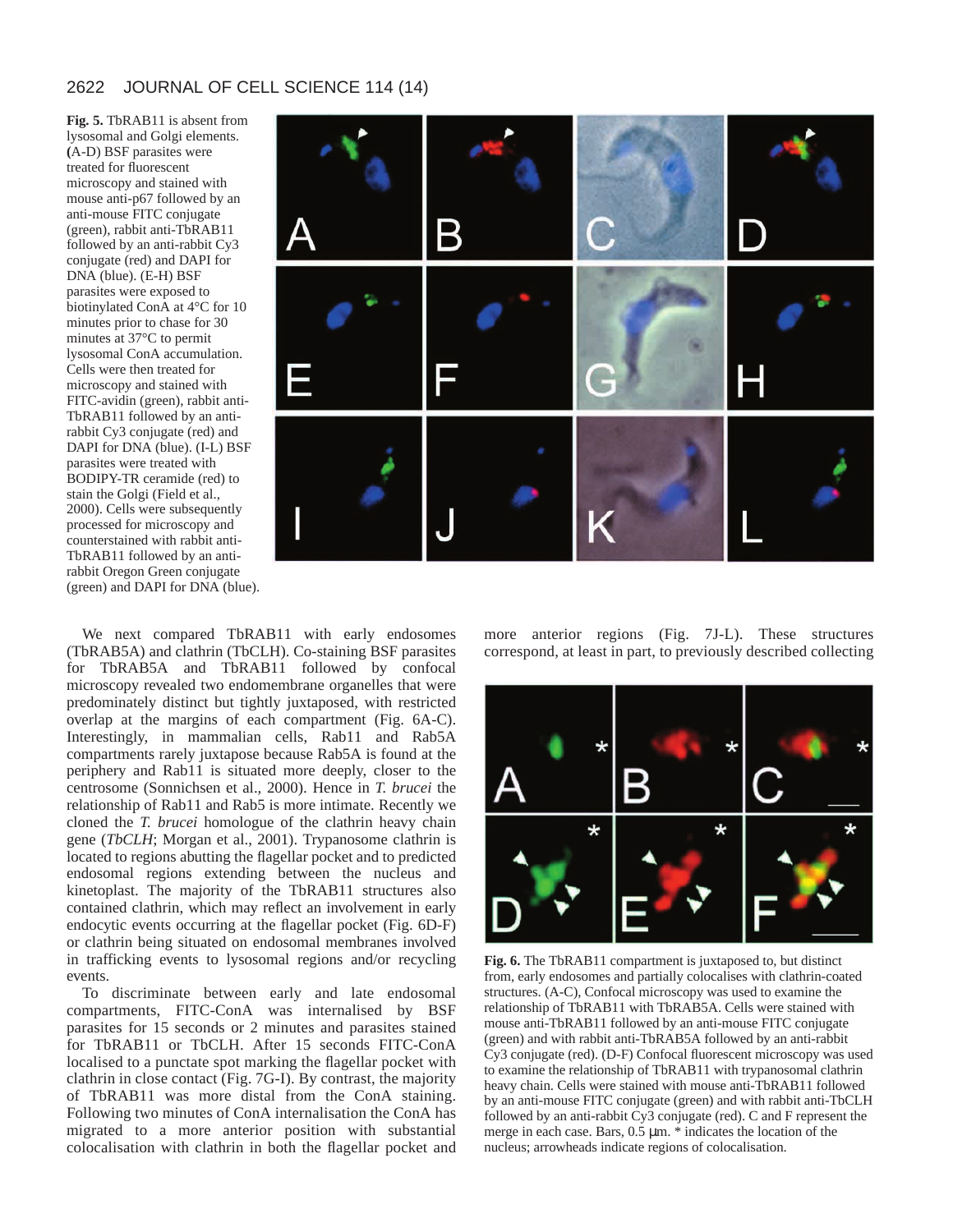

**Fig. 7.** TbRAB11 is not associated with endocytic events. BSF parasites were exposed to FITC-ConA (green) for 15 seconds (A-C,G-I) or two minutes (D-F,J-L) prior to treatment for microscopy. Cells were counterstained with either rabbit anti-TbRAB11 (red in A-F) or rabbit anti-TbCLH (red in G-L) followed by an anti-rabbit Cy3 conjugate. Arrowheads in panel J-L represent regions of colocalisation. Bars, 0.5 µm. \* indicates the location of the nucleus.

tubules (Brickman et al., 1995). However, TbRAB11 still did not colocalise with FITC-ConA after 2 minutes of lectin uptake (Fig. 7D-F). Therefore, although TbRAB11 did not associate directly with lectin-containing endosomal compartments, the close juxtaposition is suggestive of interaction with these membrane systems.

# **TbRAB11 is associated with collecting tubules, TbRAB5A-positive structures**

To determine more clearly the nature of the TbRAB11 compartment, we used defined temperature blockade to specifically label regions of the trypanosome endosomal system (Brickman et al., 1995). BSF cells were loaded with ConA on ice and transferred to media equilibrated at 4°C or 12°C. The low temperature prevents ConA from exiting the flagellar pocket, but at 12°C ConA migrates into, and becomes trapped within, the collecting tubules (Brickman et al., 1995). Staining with anti-TbRAB11 after 4°C chase (Fig. 8A-C) indicated that TbRAB11 was situated away from the flagellar pocket, but after a 12°C chase, the ConA had migrated to endosomal regions juxtaposed to TbRAB11 (Fig. 8D-F). By contrast, after a 12°C chase the vast majority of the anti-TbRAB5A and ConA overlapped (Fig. 8G-L), which was not observed at 4°C. Hence, TbRAB5A localises to the collecting tubules and TbRAB11 is present on an endomembrane compartment abutting these structures.



**Fig. 8.** The TbRAB11 compartment is juxtaposed to the collecting tubules. BSF parasites were exposed to FITC-ConA for 10 minutes at 4°C and chased in FITC-ConA free media equilibrated either at 4°C (A-C,G-I) or 12°C (D-F,J-L) for 30 minutes. Cells were subsequently processed for microscopy and stained for either TbRAB11 (red in A-F) or TbRAB5A (red in G-L). C,F,I,L are merged images. \* indicates the location of the nucleus, except in G-I where the nucleus is just to the right-hand side of the field of view. Bars*,* 0.5 µm.

# **TbRAB11 membranes contain recycling cargo**

The above data indicate that TbRAB11 is localised to the trypanosome endosomal system, intimately related with the collecting tubules and potentially has a role in recycling. To extend this hypothesis, we chose to determine whether the TbRAB11 compartment contained recycling cargo, specifically the trypanosomal transferrin receptor (ESAG6/7; Salmon et al., 1994; Kabiri and Steverding, 2000) and internalised anti-VSG (O'Beirne et al., 1998).

By confocal and epifluorescence, ESAG6/7 and TbRAB11 partially colocalise, indicating that this recycling receptor passes through the TbRAB11 compartment (Fig. 9). As TbRAB11 does not appear to be located on a compartment *en route* to the lysosome, we considered that it may also be involved in recycling of VSG. Internalisation of rabbit anti-VSG for 1 hour clearly demonstrated that the anti-VSG was partially localised within the TbRAB11 compartment, in addition to other regions of the cell (Fig. 10A-F). Hence, the presence of two known recycling markers, absence of lysosomal targeted cargo, close juxtaposition with the TbRAB5A collecting tubules and a high degree of sequence conservation with mammalian Rab11, all suggest that the TbRAB11 compartment is involved in recycling of trypanosomal surface proteins, and that the Rab protein has a role in regulating this process.

# **DISCUSSION**

*T. brucei* has at least two early endosomal Rab proteins,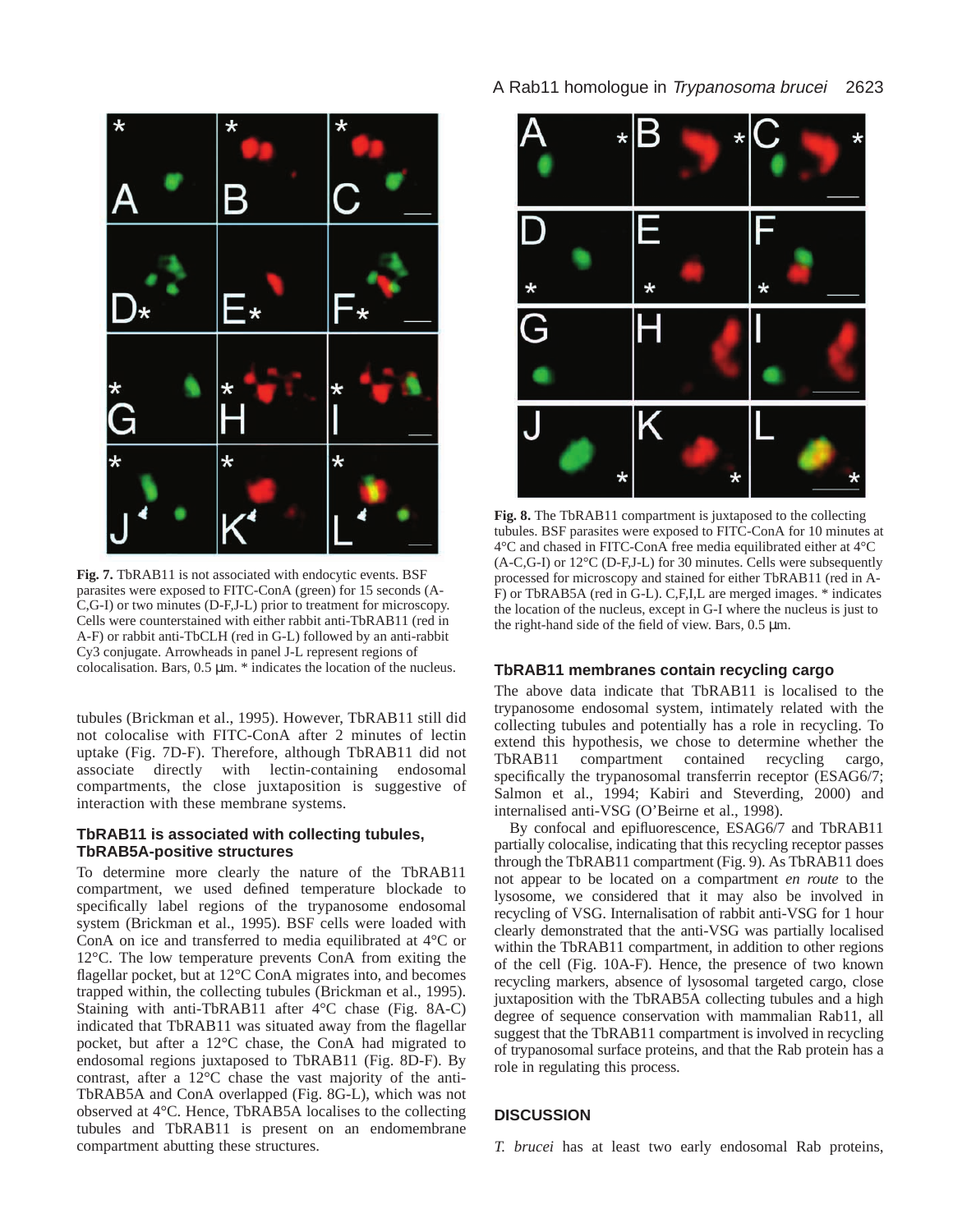

**Fig. 9.** The TbRAB11 compartment contains the trypanosomal transferrin receptor (ESAG6/7). BSF parasites were stained with mouse anti-TbRAB11 followed by an anti-mouse FITC conjugate (green), rabbit-ESAG6/7 followed by an anti-rabbit Cy3 conjugate (red) and DAPI for DNA (blue). A-D represent standard epifluorescent images, whereas E-G are confocal images; \* represents the nucleus. D,G are merged images.

TbRAB5A and TbRAB5B, as well as TbRAB4, which is probably involved in recycling (Field et al., 1998). These features of the endosomal system are broadly similar with higher eukaryotes, although in humans and *S. cerevisiae* three Rab5 isoforms are known. In addition, we have described TbRAB31, a trans-Golgi Rab protein; the trans-Golgi, and TbRAB31-related proteins play important roles in recycling pathways in higher eukaryotes, but our data at present do not allow us to determine if TbRAB31 is involved in trypanosomal recycling (Field et al., 2000). We have now identified a further endosomal Rab in *T. brucei*, TbRAB11, which is homologous to higher eukaryotic Rab proteins that mediate deep recycling pathways. TbRAB11 has significant similarity to TbRAB31 at the primary structural level. By immunolocalisation and other studies we suggest that TbRAB11 is localised to developmentally regulated recycling endosomal membranes. The function of mammalian Rab11 has recently been explored in some detail using site-specific mutants, and is implicated as being involved in transport from the endosomal regions to the trans-Golgi network (Wilcke et al., 2000).

TbRAB11 localises to a compartment between the kinetoplast and posterior face of the nucleus. To define this compartment in more detail, BSF parasites were co-stained for TbRAB11 and a panel of established organellar markers. TbRAB11 was distanced from the Golgi stack, a location distinct to TbRAB31, a close homologue. Hence, although these two proteins may mediate closely integrated transport

events, they clearly have disparate functions. Additionally TbRAB11 was posterior to p67 positive lysosomal regions, tightly juxtaposed to TbRAB5A collecting tubule elements and overlapped with the extensive clathrin membrane networks. Further, fluorescent ConA did not colocalise with TbRAB11, suggesting that the

**Fig. 10.** Anti-VSG antibody traffics through the TbRAB11 compartment subsequent to internalisation. BSF parasites were incubated with anti-VSG antibody for 1 hour and subsequently processed for fluorescent microscopy. Rabbit anti-VSG was detected using an anti-rabbit Cy3 conjugate (red). TbRAB11 was detected using mouse anti-TbRAB11 followed by an anti-mouse FITC conjugate (green). (A-C) Epifluorescent images; blue, DAPI for DNA. (D-F) Confocal images; \* represents the position of the nucleus. C,F are merged images.

Rab is not associated directly with early endocytic membranes, despite colocalisation with TbCLH. Under conditions that accumulate ConA in the collecting tubules (Brickman et al., 1995) a close juxtaposition of part of the ConA-containing compartments with TbRAB11 membranes was observed, indicating that the TbRAB11 compartment is directly apposed with collecting tubule elements. Colocalisation with TbCLH suggests TbRAB11 may be involved with a clathrin dependent process (e.g. early endocytic cargo processing or transport following a trans-Golgi sorting step) but further work will be required to determine if these two proteins collaborate in the same process. These data indicate that TbRAB11 is associated with the endosomal system, but does not appear to be involved with early endocytic events or transport towards the lysosome. Based on the sequence, we considered that TbRAB11 was most likely to mediate a recycling process.

The relationship of the TbRAB11 compartment with recycling pathways was examined. Internalisation of anti-VSG antibody by BSF parasites revealed a tubular network of structures, which partially represents early endosomal regions, defined by TbRAB5A (B. Hall and M.C.F., unpublished), and presumably additional compartments involved in postendocytic processing of internalised antibody. Significantly, we found TbRAB11 localised to a subdomain of the VSGcontaining region. As TbRAB11 is not involved in early endocytic processes this subdomain most likely represents a compartment involved in returning the antibody to the flagellar

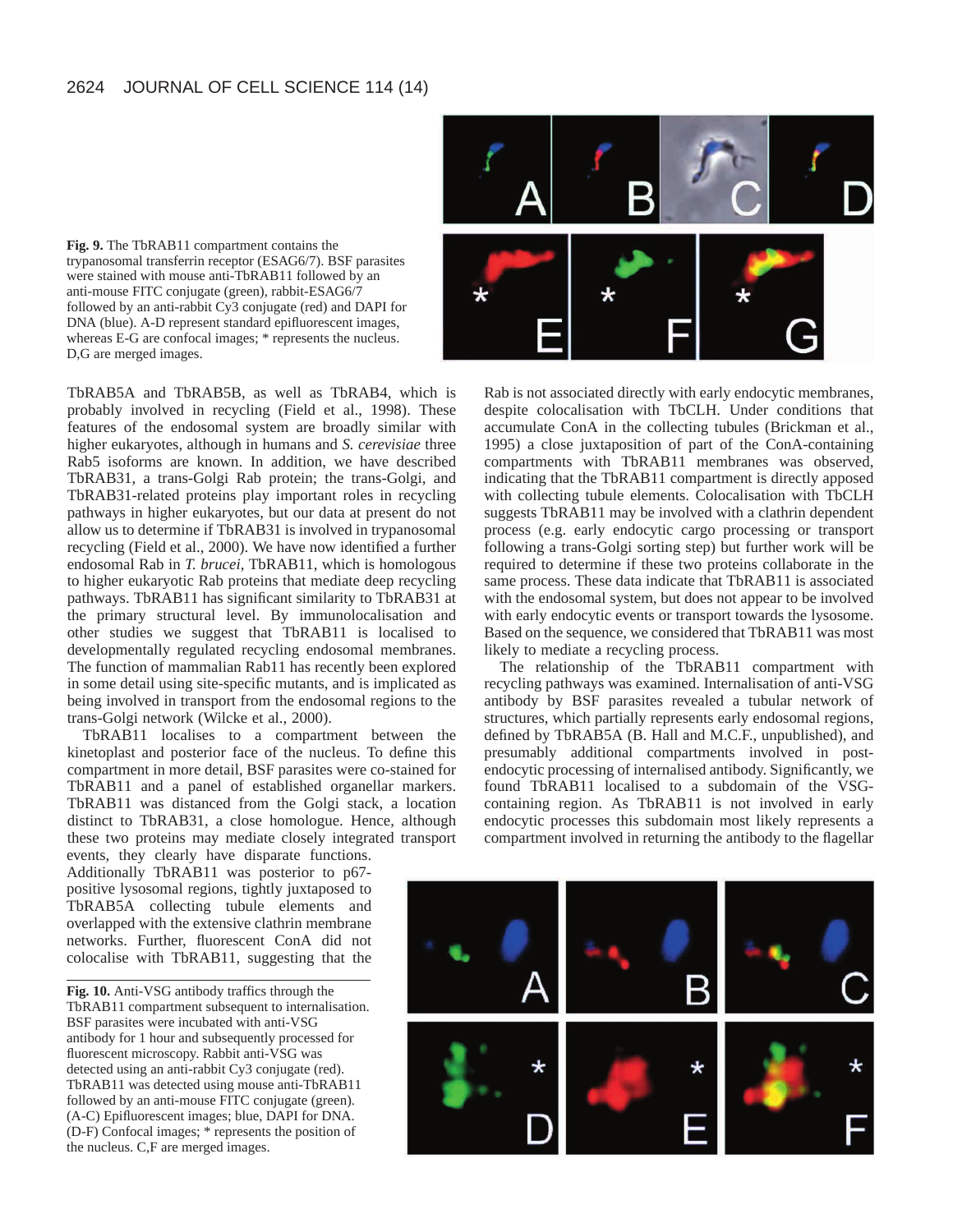pocket. ESAG6/7 (Salmon et al., 1994) is the trypanosome transferrin receptor, and recycles through the endosomal system (Kabiri and Steverding, 2000). By confocal microscopy ESAG6/7 localised to tubular-like structures situated between the flagellar pocket and nucleus, part of which colocalised with TbRAB11. This subpopulation of ESAG6/7 cannot be in the early endosome and hence likely represents recycling cargo.

VSG is the major surface coat protein in BSF *T. brucei* (Ferguson, 1997) and a vital component of the trypanosome immune evasion system. Additional virulence mechanisms also operate; most relevant here is trafficking of VSG and bound antibody through the trypanosomal endocytic/recycling system such that VSG is returned intact to the cell surface while antibodies are proteolysed and released into the medium (O'Beirne et al., 1998), resulting in cleaning of surface immunoglobulin from the parasite. In addition, many observations have shown that the BSF form of the parasite has a far greater level of endocytosis than the PCF (Overath et al., 1997), but this is unlikely to be simply based on nutrient requirement, as the generation times of the insect and mammalian forms of *T. brucei* are not vastly different. Although PCF parasites endocytose material (Overath et al., 1997) and can recycle cell surface receptors such as CRAM (Liu et al., 2000), these processes occur at a much reduced rate compared with the BSF stage. However, a need to rapidly clear immune complexes or antibody from the surface is clearly restricted to BSFs, and may represent a primary reason for the rapid endocytosis in this form.

Our evidence indicates that TbRAB11 defines a compartment associated with the early endosomes, and which contains two known recycling proteins. Based on sequence homology and other data, we suggest that TbRAB11 is most likely involved in recycling of VSG and ESAG6/7, and possibly other trypanosomal proteins. Importantly, both VSG and ESAG6/7 are anchored to the membrane via a GPI lipid, and hence we have no information at present on transmembrane proteins. An important feature of TbRAB11 is that it is strongly developmentally regulated. So far, this is a unique feature for a trypanosomal Rab protein, and is good evidence that TbRAB11 plays a more pronounced role in mediating BSF transport pathways than in the PCF, processes that are likely to be BSF specific. Several proteins involved in protein transport are upregulated in the BSF stage compared with the PCF; for example BiP is upregulated threefold, suggested to reflect secretory pathway requirements (Bangs et al., 1993), and the clathrin heavy chain, proposed to be important for control of major endocytic processes, shows a strong degree of developmental control (G.W.M. et al., unpublished). Increased expression of TbRAB11 may facilitate the antibody induced aggregation/disaggregation by assisting efficient trafficking of VSG/anti-VSG complexes through the processing endosomal compartments. The TbRAB11 compartment therefore potentially represents a developmentally regulated organelle dedicated principally to BSF recycling processes, and as such may contribute importantly to the survival of *T. brucei* within the mammalian host.

We thank Debbie Smith, Paul Denny and David Mann for critical reading of the manuscript and all members of the Field laboratory for helpful discussions. We are extremely grateful to J. Bangs, K. Gull. P. Borst and A. Pal for antibodies. This work was supported by the

Wellcome Trust (Programme grant to M.C.F.) and BBSRC (studentship to T.R.J.). T.R.J. would like to thank M. Morris, B. Layton, R. Ether and T. Evans for concept cultivation in addition to S. Dunphy for support.

# **REFERENCES**

- **Ausubel, F. M., Brent, R., Kingston, R. E., Moore, D. D., Seidman, J. G., Smith, J. A. and Struhl, K.** (1994). *Current Protocols in Molecular Biology*. Wiley Interscience, New York.
- **Bangs, J. D., Uyetake, L., Brickman, M. J., Balber, A. E. and Boothroyd, J. C.** (1993). Molecular cloning and cellular localization of a BiP homologue in Trypanosoma brucei. Divergent ER retention signals in a lower eukaryote. *J. Cell Sci.* **105**, 1101-1113.
- Bottger, G., Nagelkerken, B. and van der Sluijs, P. (1996). Rab4 and Rab7 define distinct nonoverlapping endosomal compartments. *J. Biol. Chem*. **271**, 29191-29197.
- **Brennwald, P. and Novick, P.** (1993). Interactions of three domains distinguishing the Ras-related GTP-binding proteins Ypt1 and Sec4. *Nature*, **362**, 560-563.
- **Brickman, M. J., Cook, J. M. and Balber, A. E.** (1995). Low temperature reversibly inhibits transport from tubular endosomes to a perinuclear, acidic compartment in African trypanosomes. *J. Cell Sci.* **108**, 3611-2361.
- **Bucci, C., Parton, R. G., Mather, I. H., Stunnenberg, H., Simons, K.,** Hoflack, B. and Zerial, M. (1992). The small GTPase rab5 functions as a regulatory factor in the early endocytic pathway. *Cell* **70**, 715-728.
- **Casanova, J. E., Wang, X., Kumar, R., Bhartur, S. G., Navarre, J., Woodrum, J. E., Altschuler, Y., Ray, G. S. and Goldenring, J. R.** (1999). Association of Rab25 and Rab11 with the apical recycling system of polarized Madin-Darby canine kidney cells. *Mol. Biol. Cell* **10**, 47-61.
- **Chavrier, P. and Goud, B.** (1999). The role of ARF and Rab GTPases in membrane transport. *Curr. Opin. Cell Biol.* **11**, 466-475.
- **Chen, W., Feng, Y., Chen, D. and Wandinger-Ness, A.** (1998). Rab11 is required for trans-Golgi network-to-plasma membrane transport and a preferential target for GDP dissociation inhibitor. *Mol. Biol. Cell* **9**, 3241-  $3257$
- **Denny, P. W., Gokool, S., Russell, D. G., Field, M. C. and Smith, D. F.** (2000). Acylation-dependent protein export in Leishmania. *J. Biol. Chem.* **275**, 11017-21105.
- **Duszenko, M. and Seyfang, A.** (1993) Membrane Traffic in Protozoa. In *Advances in Cell and Molecular Biology of Membranes.* Vol. 2B, pp. 227- 258, JAI Press.
- **Echard, A., Jollivet, F., Martinez, O., Lacapere, J. J., Rousselet, A.,** Janoueix-Lerosey, I. and Goud, B. (1998). Interaction of a Golgiassociated kinesin-like protein with Rab6. *Science* **279**, 580-585.
- Ferguson, M. A. (1997). The surface glycoconjugates of trypanosomatid parasites. *Philos. Trans. R. Soc. Lond. B Biol. Sci.* **352**, 1295-1302.
- Ferro-Novick, S. and Novick, P. (1993). The role of GTP-binding proteins in transport along the exocytic pathway. *Annu. Rev. Cell Biol.* **9**, 575-599.
- Field, M. C., Field, H. and Boothroyd, J. C. (1995). A homologue of the nuclear GTPase Ran/TC4 from *Trypanosoma brucei*. *Mol. Biochem. Parasitol.* **69**, 131-134.
- Field, H. and Field, M. C. (1997). Tandem duplication of rab genes followed by sequence divergence and acquisition of distinct functions in *Trypanosoma brucei. J. Biol. Chem*. **272**, 10498-10505.
- Field, H., Farjah, M., Pal, A., Gull, K. and Field, M. C. (1998). Complexity of trypanosomatid endocytosis pathways revealed by Rab4 and Rab5 isoforms in *Trypanosoma brucei*. *J. Biol. Chem*. **273**, 32102-32110.
- **Field, H., Ali, B. R., Sherwin, T., Gull, K., Croft, S. L. Field, M. C.** (1999). TbRAB2, a marker for the endoplasmic reticulum of Trypanosoma brucei, localises to the ERGIC in mammalian cells. *J. Cell Sci.* **112**, 147- 156.
- **Field, H., Sherwin, T., Smith, A. C., Gull, K. and Field, M. C. (2000). Cell**cycle and developmental regulation of TbRAB31 localisation, a GTP-locked Rab protein from Trypanosoma brucei. *Mol. Biochem. Parasitol.* **106**, 21- 35.
- **Foster, R., Hu, K.-Q., Lu, Y., Nolan, K. M., Thissen, J. and Settleman, J.** (1996). Identification of a novel human Rho protein with unusual properties: GTPase deficiency and in vivo farnesylation. *Mol. Biol. Cell.* **16**, 2689-2699.
- Gerrard, S. R., Bryant, N. J. and Stevens, T. H. (2000). VPS21 controls entry of endocytosed and biosynthetic proteins into the yeast prevacuolar compartment. *Mol. Biol. Cell* **11**, 613-626.